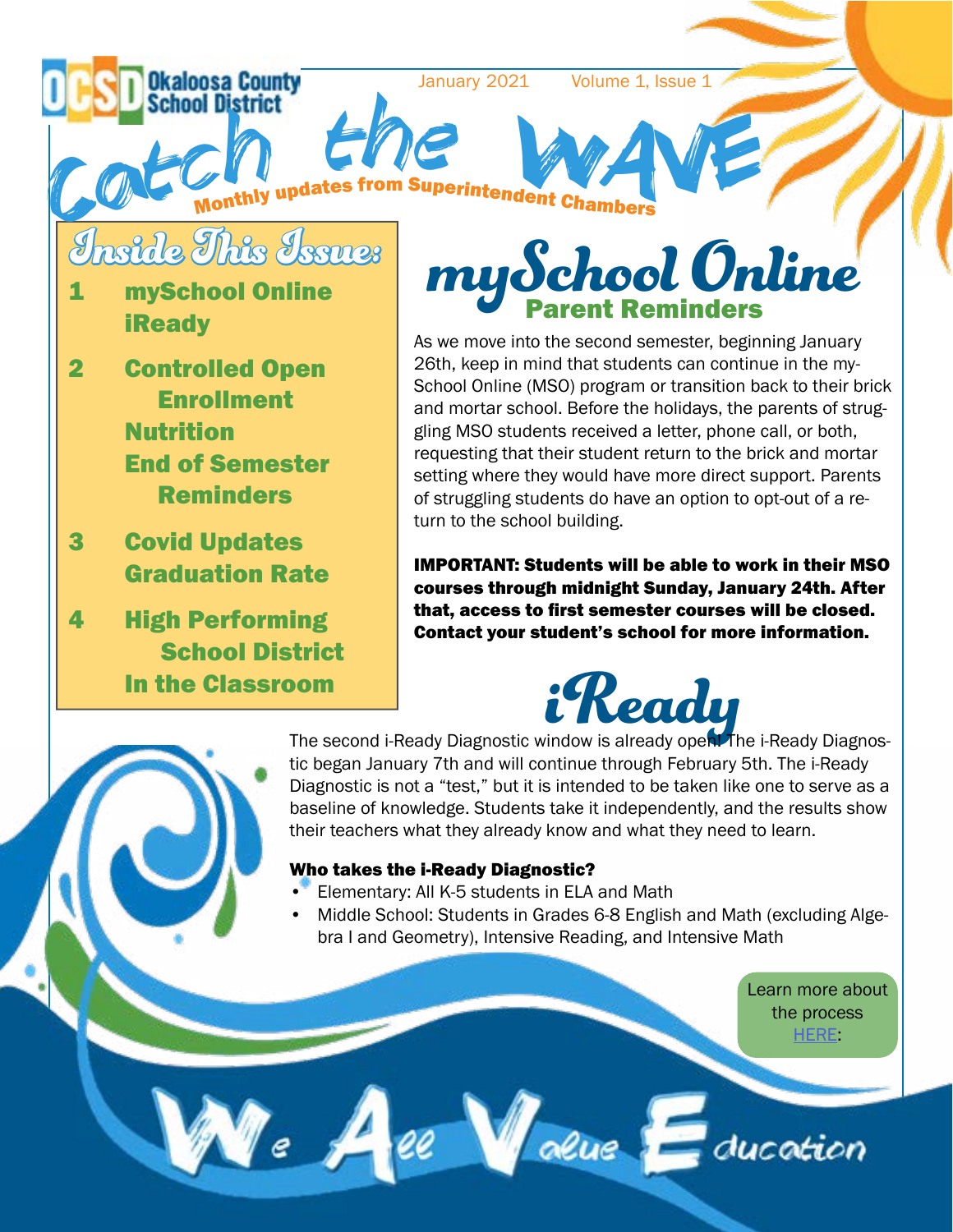## Controlled Open Enrollment

It's only January, but plans for the 2021-2022 School Year are underway! Controlled Open Enrollment is the process by which parents can request a seat in a school outside of their attendance zone. Our district website, [www.okaloosaschools.com](http://www.okaloosaschools.com), has all the information you need to make an informed decision. Included at the site is a list of all of our schools that have available seats, a frequently asked questions document, and an easy online application process. Families without access to the internet can contact their school for assistance. The initial application window runs from January 15th – February 15th. After that, parents will still be able to apply to schools that have remaining seats throughout the spring and summer.

For schools that are already at capacity, parents will have the ability to submit a hardship appeal. That information is also available on our website. For additional information, please contact your school.

### **Nutrition**

Breakfast and Lunch are being provided to all students at no cost to families for the rest of the school year. The National School Lunch Program has authorized this across the country in response to the COVID pandemic to support



families. Please consider taking advantage of this program while it lasts!

**IMPORTANT:** Despite this period of free breakfast and lunch offerings, we need families to continue to complete the application for Free/Reduced Lunch to ensure federal funding for needed programs in the future. An online application is available at [www.okaloosaschools.com](http://www.okaloosaschools.com), or parents can request a paper copy from their school. Thank you!!

### End of Semester Reminders



| Middle School Semester Exams        | January 14th-22nd                                                       |
|-------------------------------------|-------------------------------------------------------------------------|
| <b>High School Semester Exams</b>   | Check your student's school website<br>for exam and dismissal schedules |
| Last Day of the Semester            | January 22nd                                                            |
| <b>Teacher Work Day</b>             | January 25th                                                            |
| <b>First Day of Second Semester</b> | January 26th                                                            |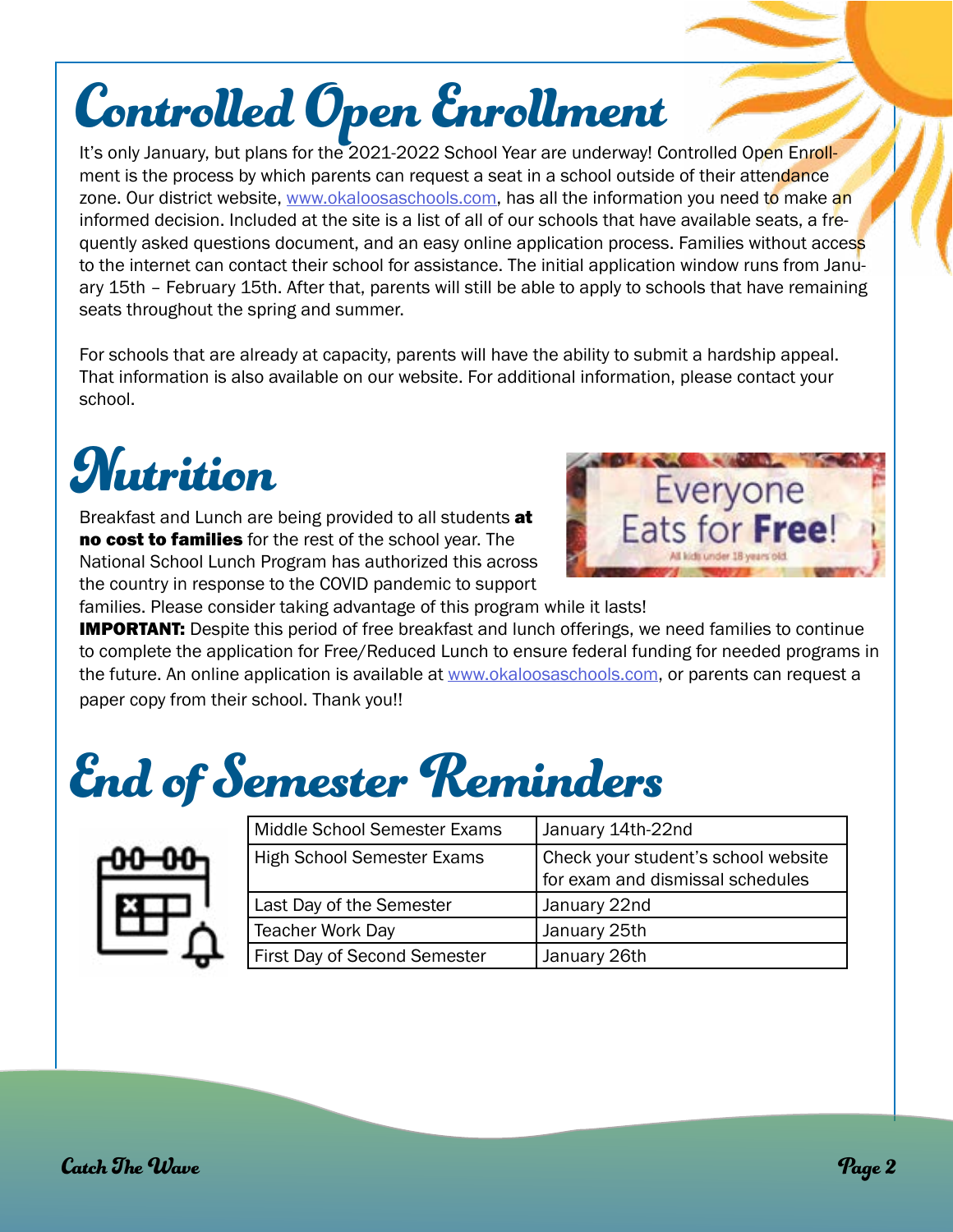## Covid-19 Update

The most recent COVID information on Okaloosa Schools that has been provided by the Florida Department of Health is outlined below. You may know that we have been updating information similar to this on our website weekly since early October. This particular data covers the period of September 6th through January 2nd.

Amidst the pandemic and all of the challenges that we are facing in our communities and our schools, the following summary information might be of interest to you:

- Almost 99% of our Elementary Students have been COVID free this year.
- Almost 98% of our Middle School Students have been COVID-free this year.
- Almost 96% of our High School Students have been COVID-free this year.

The latest word from our Okaloosa County Department of Health on transmission within our schools was that only **one out of ten** COVID cases we've seen have resulted from transmission within the school building. We will continue to follow established protocols as we move into the second semester and will do our very best to create a safe and healthy environment for your student.

|                               | % of Students<br><b>Identified as</b><br><b>COVID-Positive</b> | % of students<br>not identified as<br><b>COVID-Positive</b> |
|-------------------------------|----------------------------------------------------------------|-------------------------------------------------------------|
| Elementary School average (E) | 1.3%                                                           | 98.7%                                                       |
| Middle School average (M)     | 2.2%                                                           | 97.8%                                                       |
| High School average (H)       | 4.2%                                                           | 95.8%                                                       |
| Overall                       | 2.4%                                                           | 97.6%                                                       |

#### September 6, 2020 through January 2, 2021

#### For school specific statistics, please click [here.](https://www.okaloosaschools.com/files/_site/district/2019-nCOV/OCSD-COVID-Data-by-School-9-06-2020-through-1-12-2021_0.pdf)



When a student enters the 9th grade in a school district, they become part of a cohort. That cohort is tracked until their graduation date. Whether they graduate or not reflects on the school and school district and determines the Graduation Rate. Changes in a cohort, such as students who transfer to a different school district or private school, are taken into account in the adjusted Graduation Rate. We are proud to report that Okaloosa County School District has a Graduation Rate of 90% for the 2019- 2020 School year!